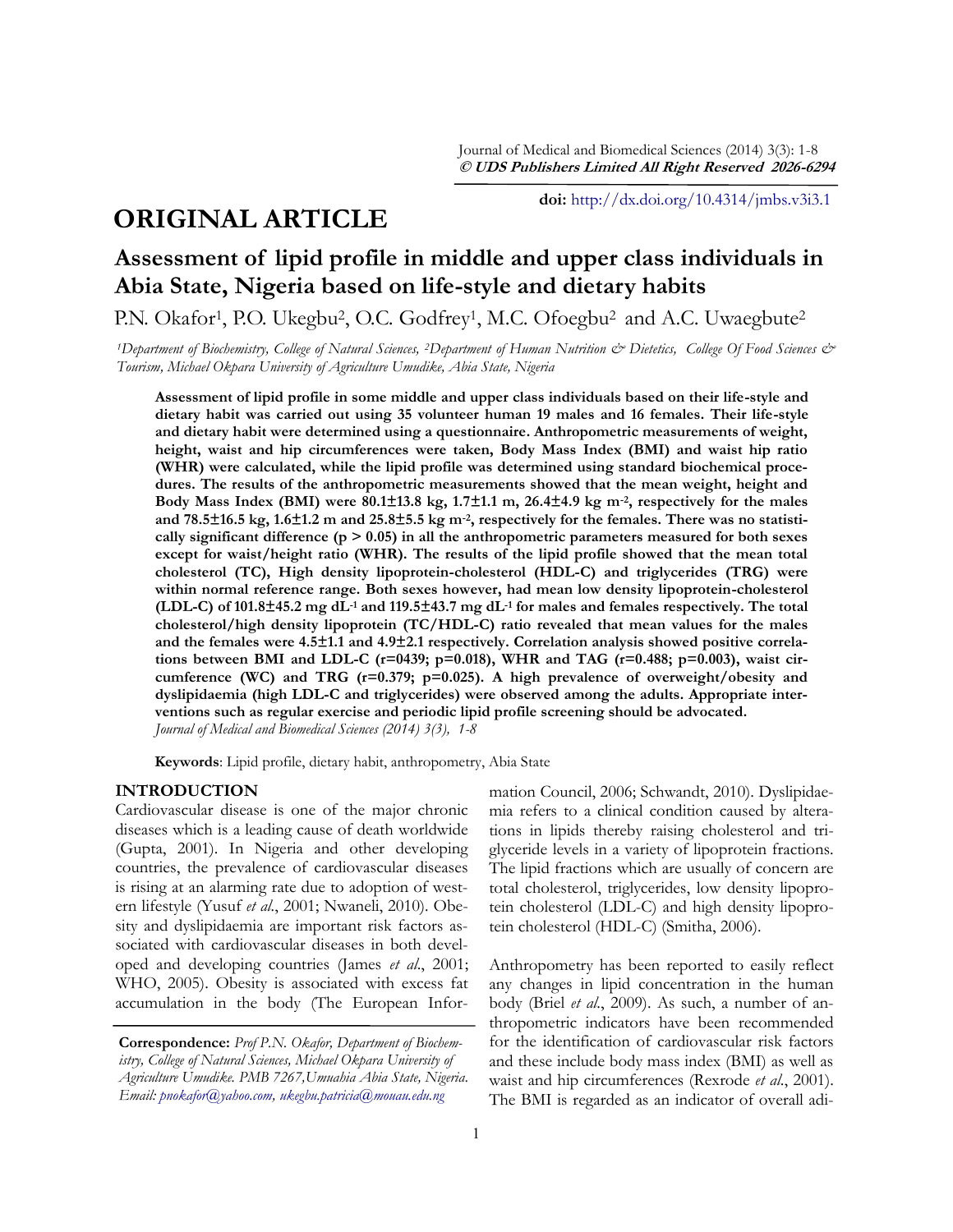posity, while the waist circumference is an indication of central fat distribution (Rexrode *et al.,* 2001). According to a WHO report, the prevalence of overweight and obesity in Nigeria are 26.8% and 6.5%, respectively (WHO, 2011). Obesity was previously reported to be problem of high income countries, but now rising dramatically in low and middle income countries especially among the urban settings (WHO, 1995; WHO, 2006). The increase in the prevalence has been shown to be associated with continuous modernization and technological advancement of the developing countries (Callabero, 2001). This in turn has led to rapid lifestyle changes which includes physical inactivity (WHO, 2006), consumption of calorie dense diets, alcohol intake and tobacco use (Callabero, 2001). These have all been shown to have major impact in the development of cardiovascular and other chronic diseases (Collabero, 2001).

In Nigeria and other African cultures, overweight and obesity are socially acceptable as sign of affluence (Victor *et al.,* 2003). Furthermore, obesity is seen among affluent business executives and middle aged females with sedentary lifestyles (Azinge, 1997). Ebere *et al.,* (2009) noted that work patterns in Africa are becoming sedentary due to improvement in technology and civilization. Adegun and Konwea, (2009) reported that most jobs in the civil service are sedentary and basically involves spending hours in the office sitting. The monitoring and management of lipid profile in humans is a major tool in prevention/or amelioration of cardiovascular disease morbidity and mortality among middle and upper socioeconomic strata, in resource-poor settings like Nigeria. This study is aimed at assessing the lipid profile in middle and upper class individuals in Abia State, Nigeria based on their life-style and dietary habit.

## **MATERIALS AND METHODS**

### **Study design and subject selection**

This cross sectional study was conducted between April to July, 2012 in Umuahia, Abia State, Nigeria. A total of 35 subjects were purposively selected from State and Federal Ministries in Umuahia metropolis namely Michael Okpara University of Agriculture, Umudike, Federal Medical Centre, Umuahia,

National Root Crop Research Institute (NRCRI), Abia State Polytechnic, Aba and State Judiciary, Umuahia. Informed consent was obtained from the study participants after requirements for the study were fully explained. Inclusion criteria included adults who were apparently healthy (i.e. had no medical complaints, normal blood pressure and physical examination revealed no abnormalities), not on medications for any chronic ailment and were willing to participate in the study. Adults excluded were pregnant women and adults who were chronically ill. The study protocol was approved by the ethics committee of the Federal Medical Centre, Umuahia.

### **Socio-demographic information**

A detailed self-designed semi-structured questionnaire was administered to each consented study participant for socio-demographic information including age, marital status, lifestyle activities (exercise, smoking and alcohol consumption), educational background, income level, as well as dietary habits.

#### **Anthropometric assessment**

Body weight of the subjects was measured to the nearest 0.1 kg using HANSON bathroom scale (model 89 DK, China). Weight was measured with study participants standing upright in the middle of the platform with their body weight evenly distributed on both legs and in light clothing before readings were taken to the nearest 0.1 kg. Height was measured to the nearest 0.1 m using a locally constructed wooden frame affixed with graduated non -elastic measuring tape. The subjects were asked to stand erect with their heads placed in an upright position before measurements were taken. The anthropometric data of height and weight were used for computing body mass index (BMI) as weight (kg) divided by height (m2). Waist circumference measurement was taken with the use of a non-stretchable tape from the mid-point between the lower costal region and the iliac crest, while hip circumference was measured by placing the tape at the point of the greatest circumference around the hip. Waist hip circumference ratio (WHR) was calculated by dividing the waist circumference by the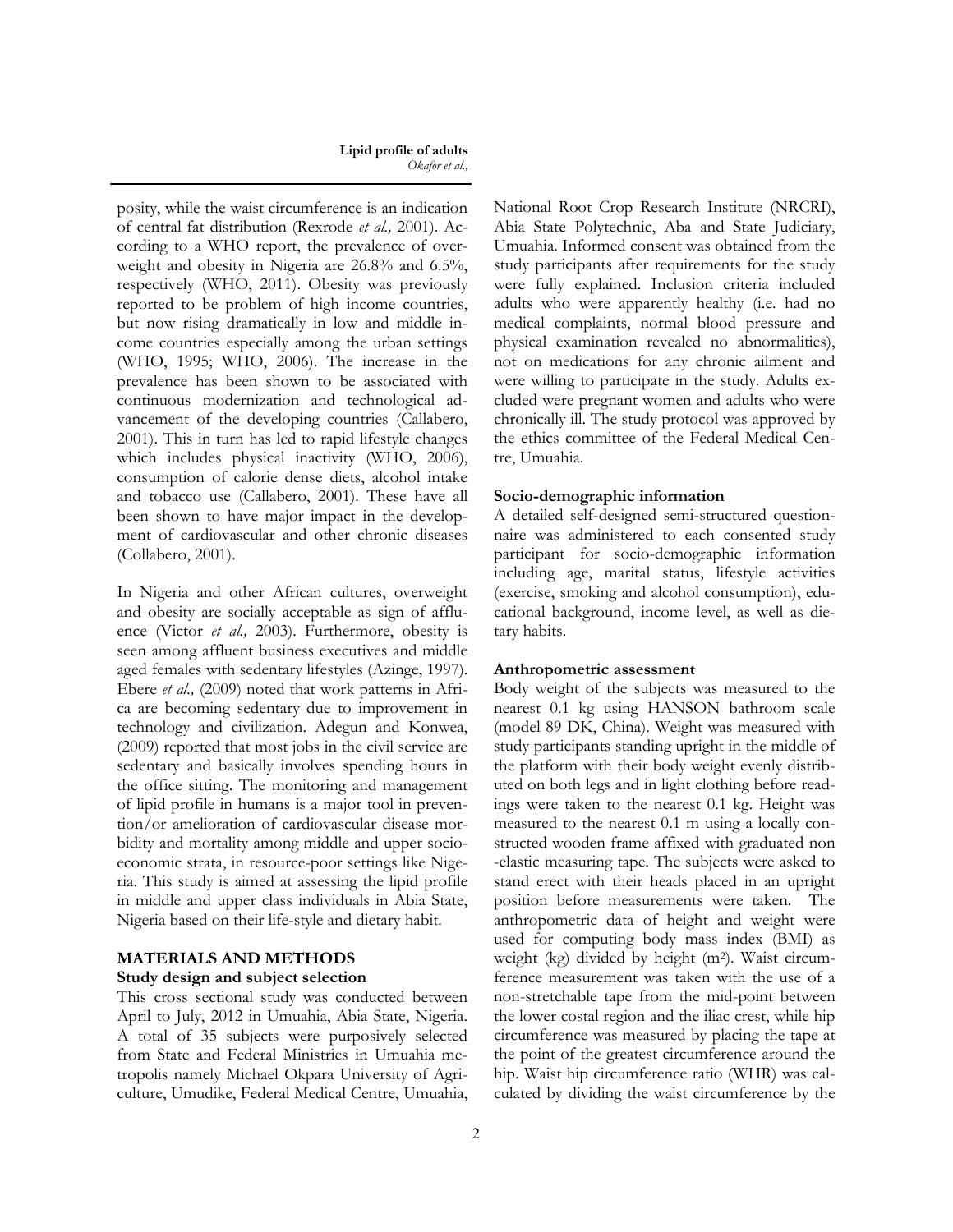hip circumference (WHO, 2001). All measurements were taken in duplicates according to standards and the mean values were used (WHO, 1995).

## **Biochemical parameters**

Capillary blood samples were obtained from finger prick after 12 hours of overnight fasting between the hours of 8:00 am and 9:00 am using a lancet. Two drops of blood were placed on the Alere Cholestech LDX ® analyser (Alere Inc. Health Care Diagnostic, USA) for the estimation of total cholesterol (TC), triglyceride (TRG), High density lipoprotein cholesterol (HDL-C) and Low density lipoprotein cholesterol (LDL-C). All biochemical parameters were analyzed according to procedures established by the manufacturers. The reference ranges and cut-off for TC, TRG, HDL-C and LDL-C were according to the classification of NCEP (2001).

## **Classifications**

Study participants were classified according to their BMI as follows: underweight (BMI <18.49 kg m<sup>-2</sup>), normal (BMI=18.50-24.99 kg m-2), overweight (BM=25.00-29.99 kg m-2) and obese (BMI>30.00 kg m-2) (WHO, 2001). Abdominal obesity was defined as waist to hip ratio of  $>0.95$  in males and  $>0.80$  in females (WHO, 2001).

#### **Statistical analysis**

Data were analyzed using SPSS version 16. Student *t*test was used to determine differences between male and female study participants. Pearson correlation coefficient was used to determine association between numerical variables, while Chi square (X2) was used for categorical variables. A p-value of less than 0.05 was regarded as statistically significant for all comparisons.

## **RESULTS**

Table 1 represents the socio-demographic characteristics, dietary and lifestyle habits of the studied population. About half (54.3%) of the studied population were females, most of the participants (42.9%) were within the age group of 31-40 years while about half (56.1%) earned income greater than N200 000 per month. Dietary and lifestyle habits revealed that majority of the adults (82.9%) ate thrice a day. Most of

#### **Lipid profile of adults** *Okafor et al.,*

them (68.6%) consumed snacks at least twice a week and this was significantly higher in females (84.2% *vs.* 50.0%) (p<0.05). Carbonated drinks were mainly consumed by 91.4%, about (34.3%) consumed alcoholic beverages twice a week while about half (51.4%) do not use supplements daily.

The data on the mean anthropometric measurements of the studied participants are presented in Table 2. There was no significant difference  $(p>0.05)$  in all the anthropometric parameters between both sexes except WHR in which the males had significantly higher value  $(1.0\pm0.2; \text{ p}=0.002)$ compared to their females counterparts (0.94±0.1). Body weight indicators (BMI and WHR) stratified by gender showed that the males were more likely to be overweight (50%) compared to females  $(21.1\%; p>0.05)$ . In the case of WHR, the females (89.5%) were more at risk of abdominal obesity than the males (68.8%). The differences were however not statistically significant (P>0.05).

The result for the lipid profile in Table 3 showed that the mean TC, HDL-C and triglyceride (TRG) were within the reference range. The males and females however had mean LDL- C values of 101.8±4.5 and 119.5±43.7 mg dL-1, respectively; however, these values were slightly higher than the reference range. The TC/HDL-C ratio revealed that the mean value for males and females were  $4.5\pm1.1$  and  $4.8\pm2.1$ , respectively. In both cases, they were within the normal range.

Correlation analysis revealed that there was a significant positive correlation between BMI and LDL-C (r=0.439; p=0.008), WHR and TRG (r=0.488;  $p=0.003$  and WC and TRG ( $r=0.379$ ;  $p=0.025$ ) (Table 4).

#### **DISCUSSION**

Obesity has become a modern day scourge in developed countries and is rising in developing countries (Ngwogu *et al.,* 2012). The results of this study indicates that mean BMI values obtained of  $26.4\pm4.9$  kg/m<sup>2</sup> and  $25.8\pm5.5$ kg/m<sup>2</sup> were similar to  $27.57\pm4.28$  and  $29.78\pm6.35$ kg/m<sup>2</sup> reported for a group of apparently healthy male and female civil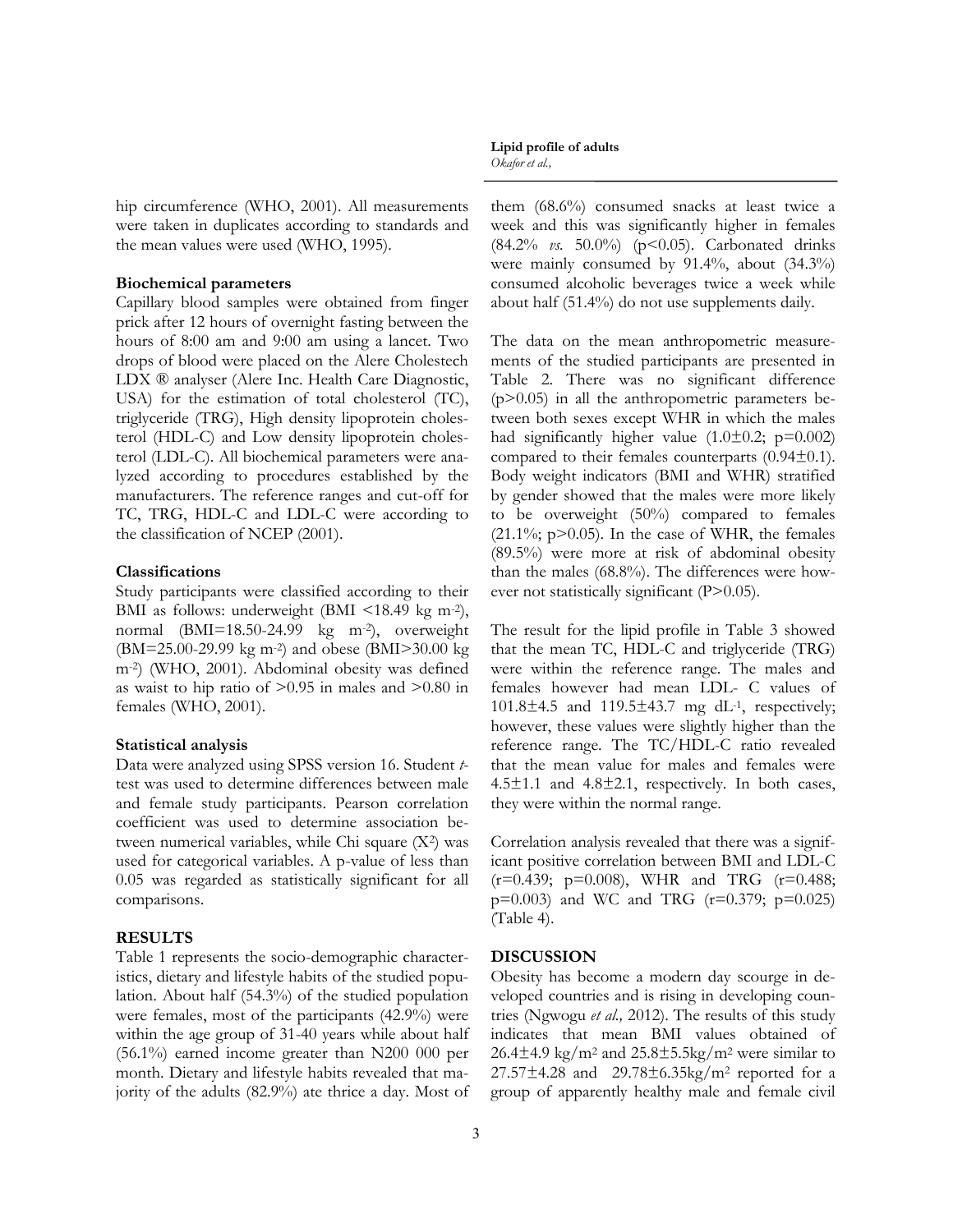| Variables                                              | Total ( $n = 35$ )                          | Males $(n=16)$ | Female $(n=19)$ | $X^2$ ; P-value             |  |  |
|--------------------------------------------------------|---------------------------------------------|----------------|-----------------|-----------------------------|--|--|
| Age group                                              |                                             |                |                 |                             |  |  |
| $20 - 30$                                              | $1(2.9\%)$                                  | $0(0.0\%)$     | $1(5.3\%)$      | 12.43; 0.006*               |  |  |
| $31 - 40$                                              | $15(42.9\%)$                                | $5(31.3\%)$    | $10(52.6\%)$    |                             |  |  |
| $41 - 50$                                              | $6(17.1\%)$                                 | $5(31.3\%)$    | $1(5.3\%)$      |                             |  |  |
| $51 - 60$                                              | $13(37.1\%)$                                | $6(37.5\%)$    | $7(36.8\%)$     |                             |  |  |
| Income per month                                       |                                             |                |                 |                             |  |  |
| $<$ N200 000                                           | $20(56.1\%)$                                | $7(43.8\%)$    | $13(68.4\%)$    | $0.61; 0.330$ ns            |  |  |
| $>$ N200 000                                           | $15(43.9\%)$                                | $9(56.3\%)$    | $6(31.6\%)$     |                             |  |  |
| Number of meals consumed daily                         |                                             |                |                 |                             |  |  |
| Twice                                                  | $6(17.1\%)$                                 | $2(12.5\%)$    | $4(21.1\%)$     | $0.45; 0.504$ ns            |  |  |
| Thrice                                                 | $29(82.9\%)$                                | $14(87.5\%)$   | $15(78.9\%)$    |                             |  |  |
|                                                        | Consumption of snacks at least twice a week |                |                 |                             |  |  |
| Yes                                                    | $24(68.6\%)$                                | $8(50.0\%)$    | $16(84.2\%)$    | 4.72; $0.030*$              |  |  |
| $\rm No$                                               | $11(31.4\%)$                                | $8(50.0\%)$    | $3(15.8\%)$     |                             |  |  |
| Consumption of carbonated drinks at least twice a week |                                             |                |                 |                             |  |  |
| Yes                                                    | $32(91.4\%)$                                | $15(93.8\%)$   | $17(89.5\%)$    | $0.20; 0.653$ <sup>ns</sup> |  |  |
| $\rm No$                                               | $3(8.6\%)$                                  | $1(6.2\%)$     | $2(10.5\%)$     |                             |  |  |
| Consumption of alcohol at least twice a week           |                                             |                |                 |                             |  |  |
| Yes                                                    | $12(34.3\%)$                                | $8(50.0\%)$    | $4(21.1\%)$     | 3.23; 0.072ns               |  |  |
| $\rm No$                                               | $23(65.7\%)$                                | $8(50.0\%)$    | $15(78.9\%)$    |                             |  |  |
| Daily use of supplements                               |                                             |                |                 |                             |  |  |
| Yes                                                    | $17(48.6\%)$                                | $7(43.8\%)$    | $10(52.6\%)$    | $0.274; 0.600$ ns           |  |  |
| $\rm No$                                               | $18(51.4\%)$                                | $9(56.2\%)$    | $9(47.4\%)$     |                             |  |  |

# **Table 1: Socio-demography, dietary and lifestyle habits of the adults according to gender**

**Table 2: Anthropometric characteristics of the adults according to gender**

| Variables                     | Males $(n=19)$   | Females $(n=16)$ | Total $(n=35)$    | p-value                           |
|-------------------------------|------------------|------------------|-------------------|-----------------------------------|
| <b>Body</b> weight indicators |                  |                  |                   |                                   |
| Weight (kg)                   | $80.1 \pm 13.8$  | $78.5 \pm 16.5$  | $79.3 \pm 15.2$   | $0.369$ ns                        |
| Height (m)                    | $1.7 \pm 1.1$    | $1.62 \pm 1.2$   | $1.7 \pm 1.1$     | $0.161$ <sup>ns</sup>             |
| BMI $(kg m-2)$                | $26.4 \pm 4.9$   | $25.8 \pm 5.5$   | $26.1 \pm 4.9$    | $0.389$ ns                        |
| $WC$ (cm)                     | 99.26±13.24      | 98.86±13.24      | $100.5 \pm 10.5$  | $0.057$ <sup>ns</sup>             |
| $HC$ (cm)                     | $103.5 \pm 11.3$ | $115.7 \pm 28.3$ | $110.13 \pm 22.8$ | $0.105$ ns                        |
| <b>WHR</b>                    | $1.0 \pm 0.2$    | $0.9 \pm 0.1$    | $0.9 \pm 0.1$     | $0.002*$                          |
| <b>BMI</b> categories         |                  |                  |                   |                                   |
| Underweight                   | $1(6.2\%)$       | $1(5.3\%)$       | $2(5.7\%)$        | $X^2 = 3.44$ ; 0.33ns             |
| Normal                        | $5(31.2\%)$      | $10(52.6\%)$     | 15 (42.9%)        |                                   |
| Overweight                    | $8(50.0\%)$      | $4(21.1\%)$      | $12(34.3\%)$      |                                   |
| Obese                         | $2(12.5\%)$      | $4(21.1\%)$      | $6(17.1\%)$       |                                   |
| <b>WHR</b> categories         |                  |                  |                   |                                   |
| Safe                          | $5(31.2\%)$      | $2(10.5\%)$      | $7(20.0\%)$       | $X^2 = 2.33$ : 0.21 <sup>ns</sup> |
| At risk                       | 11 $(68.8\%)$    | 17 (89.5%)       | 28 (80.0%)        |                                   |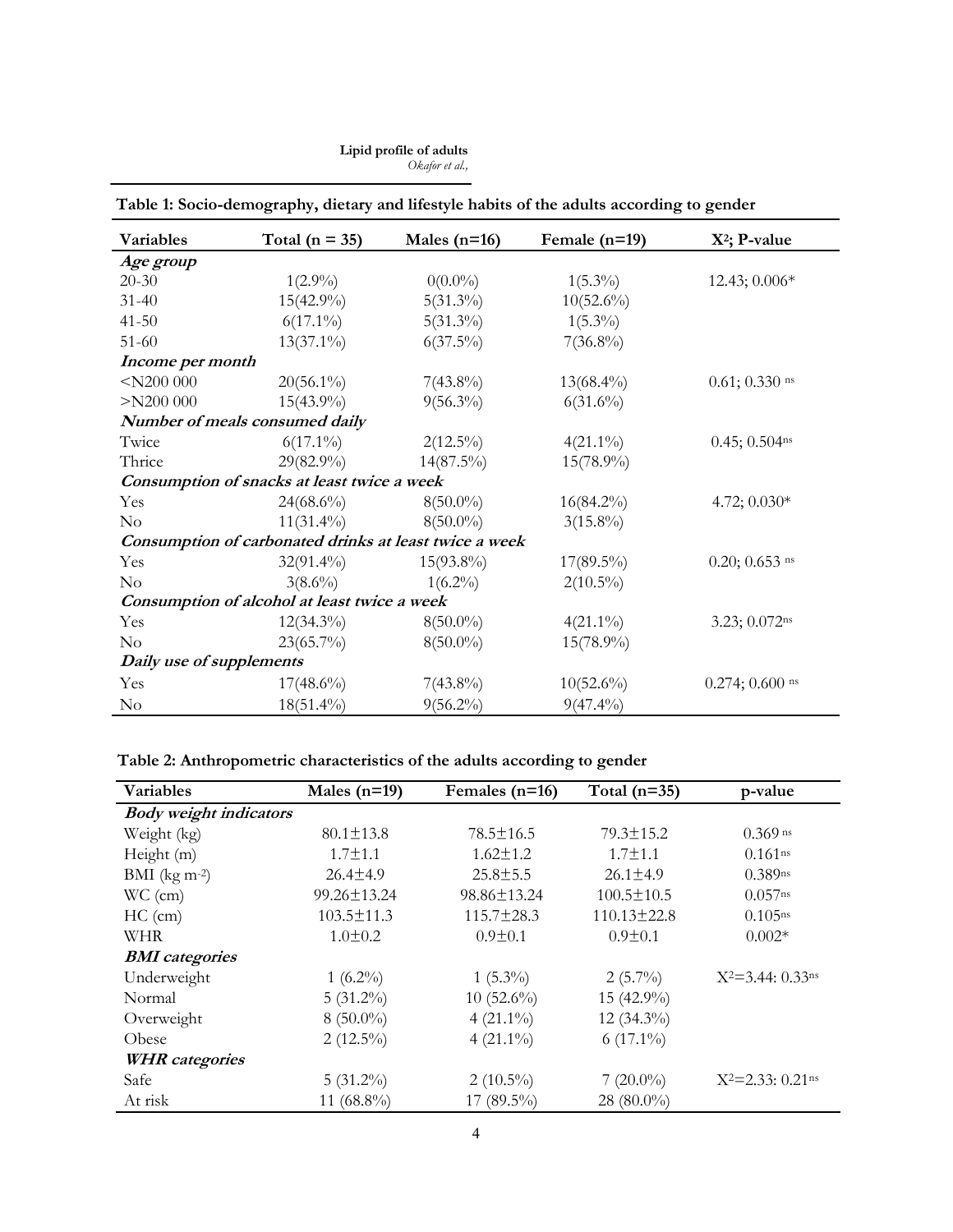**Lipid profile of adults** *Okafor et al.,*

| Parameter                    | Males $(n=19)$   | Females $(n=16)$   | Total $(n=35)$   | P-value | Normal range                        |
|------------------------------|------------------|--------------------|------------------|---------|-------------------------------------|
| $TC$ (mg $dL^{-1}$ )         | $183.0 \pm 50.7$ | $196.4 \pm 43.6$   | $190.3 \pm 46.7$ | 0.290   | < 200                               |
| LDL-C $(mg dL^{-1})$         | $101.8 \pm 45.2$ | $119.5 \pm 43.7$   | $113.4 \pm 42.2$ | 0.700   | < 100                               |
| $HDL-C$ (mg $dL^{-1}$ )      | $42.1 \pm 10.8$  | $43.3 \pm 8.8$     | $42.7 \pm 9.6$   | 0.270   | 39.9-59.9                           |
| Triglyceride (mg $dL^{-1}$ ) | 192.4±140.2      | $154.57 \pm 107.4$ | $171.9 \pm 12.3$ | 0.367   | < 150                               |
| TC/HDL-C ratio               | $4.52 \pm 1.1$   | $4.80 \pm 2.1$     | $4.67 \pm 1.7$   | 0.212   | 4.0-6.0 (male);<br>3.7-5.7 (female) |

**Table 3: Mean lipid profile of the adults according to gender**

**Table 4: Correlation coefficients of some anthropometric indices with lipid fractions in the adults**

|        | HDL     | TС      | <b>TRG</b> | <b>LDL</b> | TC/       |
|--------|---------|---------|------------|------------|-----------|
|        |         |         |            |            | HDL       |
|        |         |         |            |            | ratio     |
| Age    | $-0.15$ | $-0.16$ | 0.25       | $-0.30$    | $-0.04$   |
| Weight | $-0.10$ | 0.21    | $-0.15$    | 0.33       | 0.19      |
| Height | $-0.18$ | $-0.28$ | $-.35*$    | $-0.12$    | $-0.18$   |
| BMI    | 0.04    | 0.30    | $-0.22$    | $0.44**$   | 0.17      |
| HC.    | $-0.09$ | $0.34*$ | $-0.17$    | $0.49*$    | 0.29      |
| WС     | $-0.03$ | 0.20    | $0.38*$    | $-0.03$    | 0.17      |
| WHR    | 0.02    | 0.01    | $0.49**$   | $-0.27$    | $-0.02$   |
| HDL    |         | 0.31    | 0.00       | 0.14       | $-0.57**$ |
| TС     |         |         | $0.35*$    | $0.84**$   | $0.54**$  |
| TRG    |         |         |            | $-0.15$    | 0.31      |
| LDL    |         |         |            |            | $0.55**$  |

*\*p<0.05, \*\*p<0.01, BMI= Body mass index, HC= Hip circumference, WC= waist circumference, WHR= waist hip ratio*

servants in Asaba, Nigeria (Odenigbo *et al.,* 2008). The high prevalence of obesity (17.1%) recorded in this study was comparable to that obtained among adults in Aba (16.5%) (Ngwogu *et al.,* 2013), but was higher than 6.8% obtained among civil servants in Ebonyi state of Nigeria (Ugwuja *et al.,* 2013). A higher rate (25.8%) was however observed for a group of bankers in Ibadan (Leshin and Fadupin, 2013).

The prevalence of abdominal obesity indicated by WHR was high (80%). The reason for the high prevalence of overweight and obesity in this study may not be unconnected with sedentary lifestyle and dietary habits of the subjects. Although, physical activity level was not assessed in this study, it has been reported that most civil servants in Nigeria are not engaged in physically demanding jobs (Ukegbu *et al.,* 2013). Their job involves mainly sitting and spending long hours in the office. Improved transportation systems which encourage sedentary lifestyles could also be responsible for the high rates of obesity observed in this study. Shephard and Belady, (1999) and Oluseye *et al.,* (2012) reported that a reduction in sedentary lifestyle would be of help in preventing excess weight gain. Assessment of their dietary habits revealed regular consumption of snacks, carbonated soft drinks and alcohol. This goes further to explain the high prevalence of overweight and obesity among the subjects. Snacks have been shown to be high in fat, carbohydrates and refined sugars and these are important risk factors for obesity and cardiovascular diseases (Amin *et al.,* 2008).

Alterations in lipid profile are important in the development of cardiovascular diseases (NCEP, 2001). Mean lipid values for males and females did not differ significantly between both sexes. The results are consistent with other studies (Edo and Adediran, 2011; Eno and Enofe, 2013). The lack of difference between both sexes could be due to the fact that they were from a similar socioeconomic and cultural background. Mean TC values of 190.3 mg dL $^{-1}$  was within the desirable range ( $\leq$ 200 mg dL-1) (NCEP, 2001). This corroborates results of other studies in Aba (Ngwogu *et al.,* 2013), Port Harcourt (Akpa *et al.,* 2006) and Asaba (Odenigbo *et al.,* 2008). The values however differed from the 211.2 mg dL-1 reported among a group of adults in Benin, Nigeria (Edo and Enofe, 2013).

The relationship between high LDL-C and the risk of cardiovascular diseases is well documented (Tande *et al.,* 2004). The mean LDL-C (113.4 mg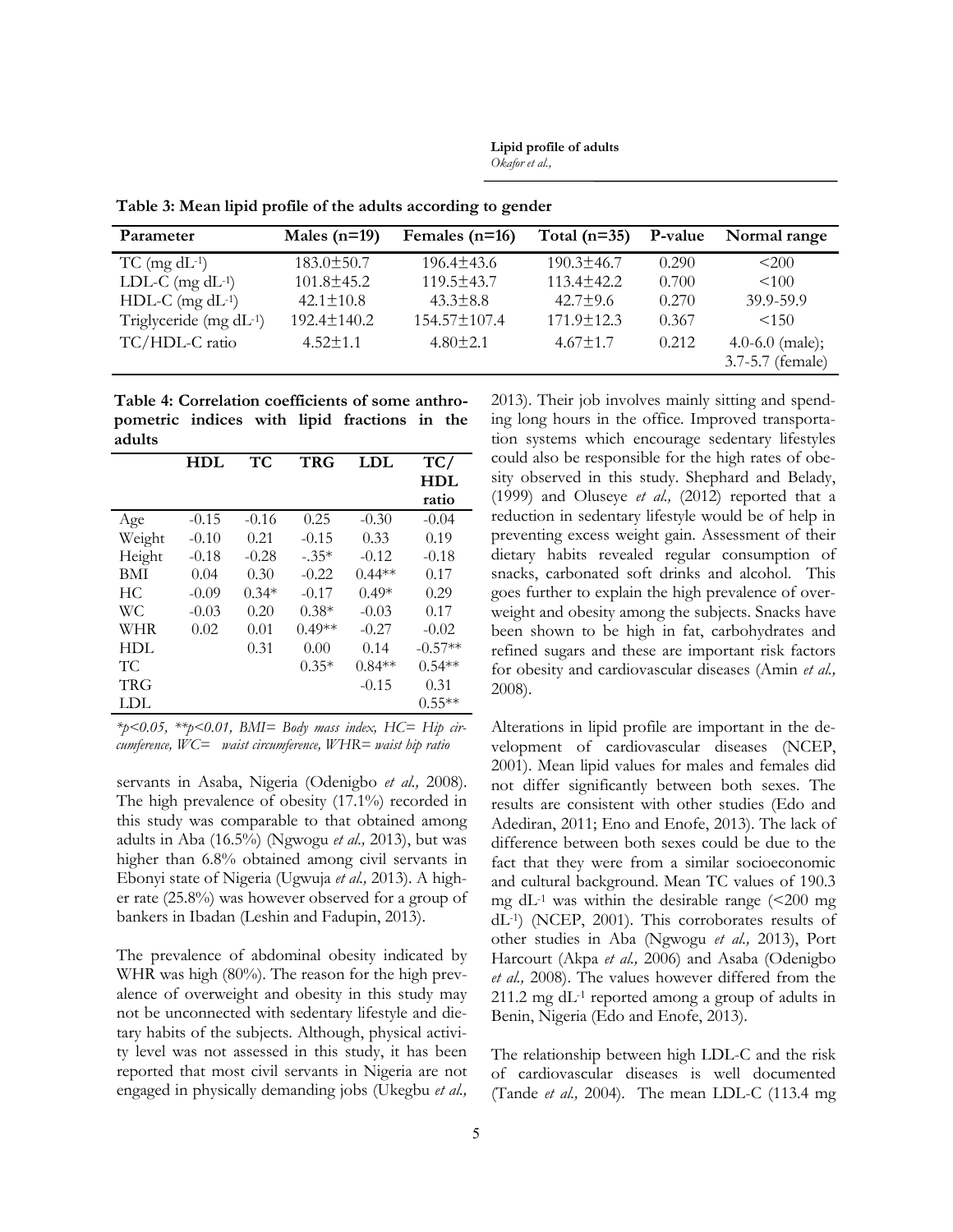dL-1) recorded in this study was higher than normal range  $(<100$  mg dL<sup>-1</sup>) and this indicates a high risk of cardiovascular disease. The high rate of obesity as well as westernized lifestyles of these adults may have contributed to the elevated LDL-C observed. Mean HDL-C was normal for both males and females and compared well with the desirable range. HDL-C is regarded to have a protective effect against cardiovascular risk factor and the higher the value, the less the risk (Law *et al.,* 1994). The mean HDL-C was similar to that reported for apparently healthy adults in Asaba (Odenigbo *et al.,* 2008) but differed from the  $64.8$  mg dL<sup>-1</sup> reported among hospital workers in a teaching hospital in Benin (Edo and Enofe, 2013). Triglycerides values for men and women were higher than recommended range for males and females. The values however agree with the 114 mg dL-1 reported for 103 teaching staff of a university in Sana"a city, Yemen (Alhaj, 2013).

The ratio of total cholesterol (TC) to HDL-C has been reported to have a greater predictive value for cardiovascular diseases (Kocaoghe *et al.,* 2005). The mean value for males (4.8 mg dL-1) and females (4.5 mg dL-1) were within the acceptable range. This does not however indicate that the subjects are entirely free from cardiovascular risk since they also had elevated LDL-C and triglyceride values. The mean values however corroborate results of Ighosotu and Tonukari (2010) which reported TC/HDL-C ratio of 4.33 among a group of adults in Delta state.

Excess abdominal fat accumulation and obesity have been reported to be important independent risk factors for dyslipidaemia and other diseases (NCEP, 2001; Tande *et al., 2004*). Analysis of the relationship between lipid profile parameters and anthropometry showed a significant positive correlation suggesting a direct relationship between obesity and cardiovascular diseases. These results are consistent with other studies (Almajed *et al.,* 2011; Alhaj, 2013; VanDijk *et al.,* 2012), but differed from that conducted among urban and rural adults in Abuja (Okpara and Adediran, 2013) which found no relationship between anthropometric measures and lipid profile fractions. Caution should be exercised in interpreting data from this study for the general population. This

is due to the small sample size and cross sectional nature of the study. These considerations do not however invalidate the findings of this study.

# **CONCLUSION**

The result of this study indicates that obesity was high. Elevated LDL-C and triglycerides were the common lipid abnormalities present in this group of adults and these predispose them to increased risk of cardiovascular diseases. Health education intervention programs should be instituted in various establishments with the aim of motivating adults to adopt healthier lifestyles such as regular exercise and periodic lipid profile screening.

## **ACKNOWLEDGEMENT**

The authors wish to acknowledge Tertiary Education Trust (TET) Fund for funding this project work. Also the contributions of Dr Andrew Ukegbu, Dr Ugochukwu Onyeonoro and Dr Justice Otuonye of Federal Medical Centre Umuahia, Nigeria and the adults who willing participated are also appreciated.

## **COMPETING INTERESTS**

The authors declare that they have no competing interests.

## **REFERENCES**

- Adegun JA. Konwea EP. (2009). The prevalence of hypokinetic disorders among workers in tertiary institutions in Ekiti State, Nigeria. *Nebula*. 6:177 - 185.
- Alhaj, A. (2013). Relationship of Body Mass Index with lipid profile among teaching staff at the Higher Institute of Health Sciences, Sana'a. *Yemeni Journal for Medical Sci.* 7:14 – 19.
- Almajed HT, Alattar AT, Sadek AA, Almuaili TA, Almutairi OA, Shaghouli AS, Altorah, WA. (2011). Prevalence of dyslipidemia and obesity among college students in Kuwait. *Alexandria Journal of Medicine* 47:67 – 71.
- Akpa MR, Agomouh Dl, Alasia DD. (2006). Lipid profile of healthy adult Nigerians in Port Harcourt, Nigeria. *Niger J Med*. 15: 137 - 140.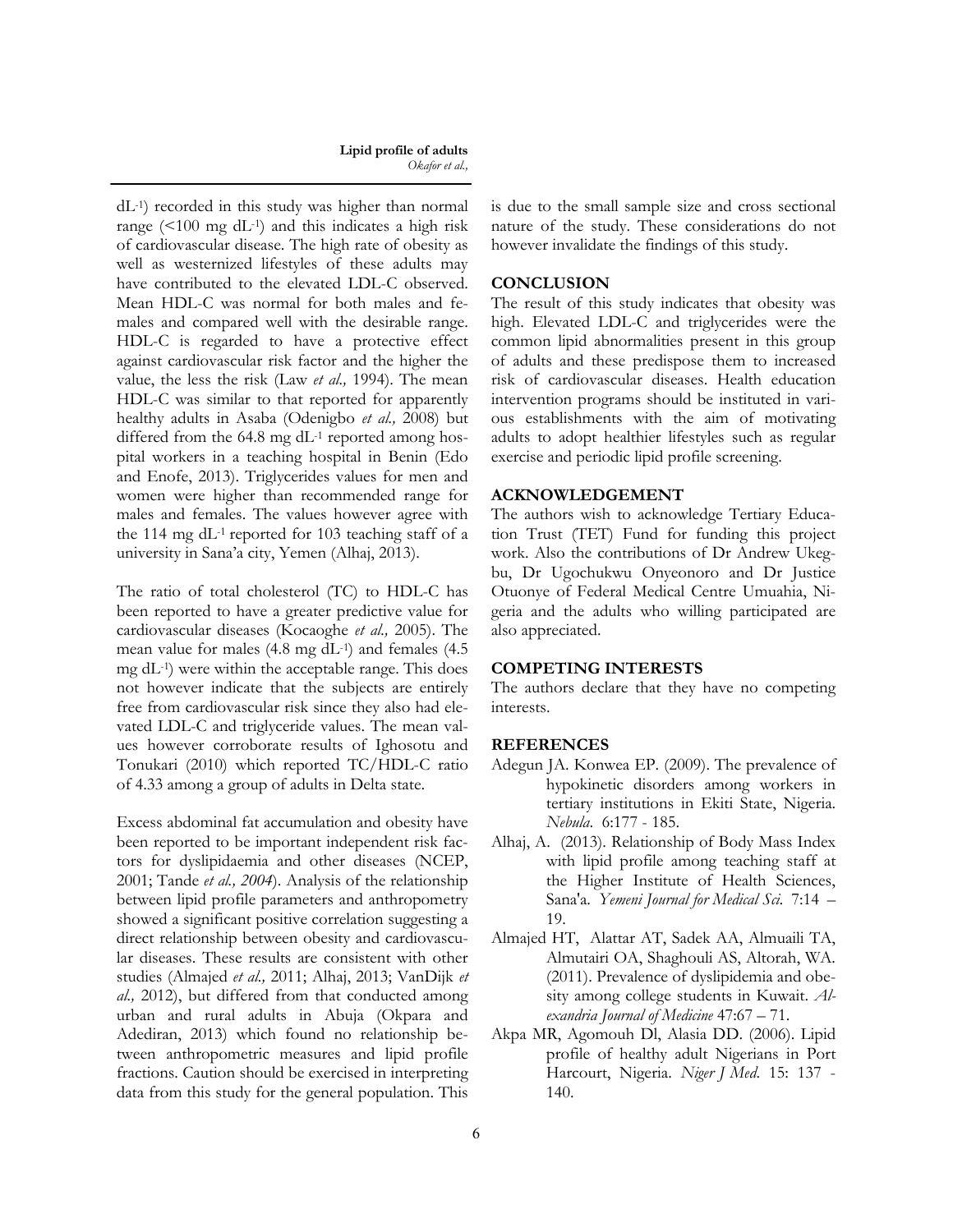Azinge EC. (1997). Obesity and its implications in thirty Nigerian patients in Lagos. *QTJ. Hosp. Med.* 7:47 - 52.

*Med.* 33(3): 172 181.

[Amin](http://www.ncbi.nlm.nih.gov/pubmed/?term=Amin%20TT%5Bauth%5D) TT, [Ali Ibrahim Al-Sultan](http://www.ncbi.nlm.nih.gov/pubmed/?term=Al-Sultan%20AI%5Bauth%5D) AI, [Ali](http://www.ncbi.nlm.nih.gov/pubmed/?term=Ali%20A%5Bauth%5D) A. (2008).

Overweight and obesity and their association with dietary habits, and sociodemographic characteristics among male primary school children in Al-Hassa, Kingdom of Saudi Arabia. *Indian J Community* 

- Briel M, Gonzalez IF, You JJ, Karanicolas PJ, Akl EA, Wu P, Blechacz B,Bassler D, Wei X, Alves da Silva S, Khalid K, Nordmann AJ, Zhou Q, Walter SD, Vale N, Bhatnagar N, O"Regan C, Bucher HC, Montori VM, Guyatt GH. (2009). Association between change in high density lipoprotein cholesterol and cardiovascular disease morbidity and m o r tality. *BMJ* 16: 338: b92.
- Callabero B. (2001). Obesity in Developing countries. Biological and Ecological factors. Symposium. *J. Nutr*. (Suppl 131):866 - 70.
- Ebele JI, Emeka EN, Ignatius CM, Silas AU, Chikaodili CI, Fidelis EE, Emeka GA. (2009). Effect of sedentary work and exercise on lipid and lipoprotein metabolism in middle-aged male and female African workers. *Asian J. Med. Sci*.1:117 - 120.
- Edo A, Adediran OS. (2011). Dyslipidaemia among Nigerian oil workers with type 2 diabetes mellitus. *West Afr J Med.* 30(3):206 - 215.
- Edo AE, Enofe CO. (2013). Prevalence of dyslipidaemia amongst apparently healthy staff of a tertiary hospital in Benin city. *JMBR* 12  $(1):24 - 29.$
- Ighosotu S, Tonukari NJ. (2010). The influence of dietary intake on the serum lipid profile, body mass index and risk of cardiovascular diseases in adults on the Niger Delta region. *Intern Journal of Nutr Metab*. 2(3):40 - 44.
- James TP, Leach R, Kalamara E & Shayeghi M. (2001). The worldwide obesity epidemic. *Obesity Res*. 9 (Suppl. 4):228S – 233S.
- Kocaoghe B, Moschonis G, Dimitriou M, Kolotouron M, keskin Y, Sur H, Hayran O, Manios Y (2005). Parental education level

and cardiovascular risk factors in school – children in large urban areas of Turkey: Directions for public health policy. *BMC Public Health* 5:13 - 22.

- Law MR, Wald NJ, Thompson SG. (1994). By how much and how quickly does reduction in serum cholesterol concentration lower risk of ischaemic heart disease? *Br Med J*. 308:367 - 372.
- Leshin OO, Fadupin GT. (2013). Risk factors of cardiovascular diseases among bankers in Ibadan, Oyo State. *Nig J Nutr Sci.* 34(2):10  $-106.$
- NCEP- National Cholesterol Education Programme (2001). Third report of the National Cholesterol Education Programme. Expert panel on Detection, Evaluation and Treatment of High Blood Cholesterol in Adults (Adults Treatment Panel III). *J.A.M.A Publ.* 285(19): 2486 - 2897.
- Nwaneli C.U. (2010). Changing Trend in Coronary Heart Disease in Nigeria. *Afrimedic Journal* 1  $(1):1 - 4.$
- Ngwogu KO, Ekpo BO, Akpuaka FC, Ngwogu AC. (2013). Lipid profile of apparently healthy adults in Aba metropolis. *International Journal of Basic, Applied and Innovative Research* 2(4): 85 – 91.
- Odenigbo UM, Odenigbo UC, Oguejiofor OC. (2009). Prevalencce of obesity in healthy senior civil servants in Asaba, Nigeria. *Nig J Nutr. Sci*. 30(1): 41 - 45.
- Odenigbo CU, Oguejiofo OC, Odenigbo UM, Ibeh CC, Ajaero, CN, Odike MAC. (2008). Prevalence of dyslipidemia in apparently health professionals in Asaba, South-South, Nigeria. *Nig. J Clin Pract.* 11(4):330 – 335.
- Okpara IC, Adediran OS. (2013). Dyslipidemia and its relationship with different anthropometric. measures in Nigerian adults. *Journal of Dental and Medical Sciences* 9(3):07 – 12.
- Oluseye OO, Olaide RA, Chineze A, Oguntona CB. (2012). Effect of physical activity level on lipid profile of adults working in tertiary institutions in Abeokuta, South western Nigeria. *International Journal of Tropical Medicine* 7(2):93 - 97.

#### **Lipid profile of adults** *Okafor et al.,*